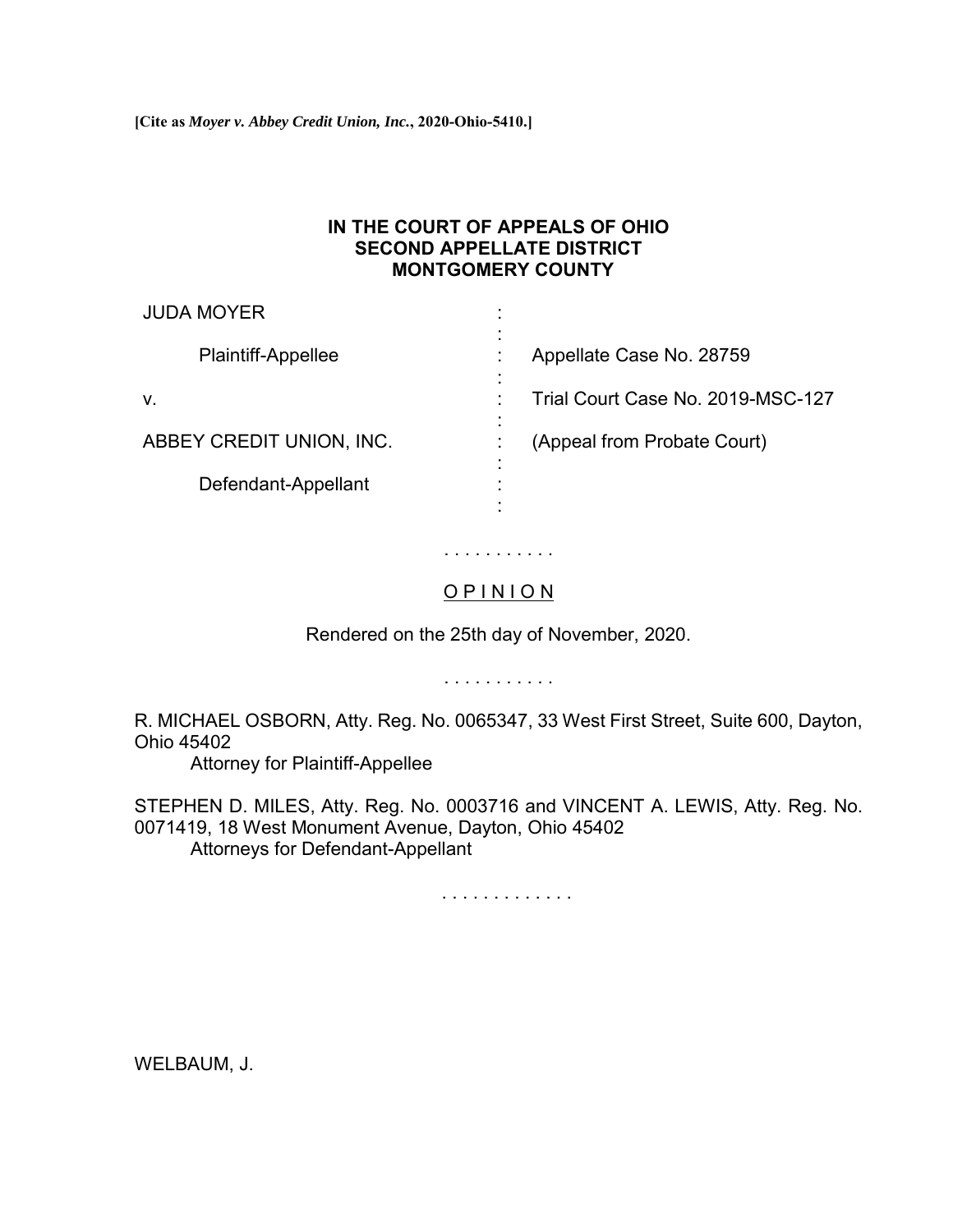**{¶ 1}** Defendant-Appellant, Abbey Credit Union, Inc., ("Abbey") appeals from a judgment on the pleadings rendered in favor of Plaintiff-Appellee, Juda Moyer, executor of the Estate of Shirlee A. Garringer ("Moyer"). According to Abbey, the probate court erred in granting judgment on the pleadings because such a disposition was not permitted under Civ.R. 12(C). Abbey further contends that it was entitled to use the self-help right of setoff against an estate account upon discovering that it had mistakenly transferred funds to the estate, when the estate was not entitled to the funds. Abbey also contends that Moyer failed to sustain any damages and was not entitled to the money that was deposited into the estate account.

**{¶ 2}** We conclude that the probate court erred in rendering judgment on the pleadings because the damages were not supported by any evidence. Although Abbey incorrectly exercised the right of setoff, Moyer was not legally entitled to the money. Moyer, therefore, had to establish that she detrimentally relied on Abbey's actions and that damages resulted. Since no proof was presented on these points, the probate court had no basis for awarding Moyer the entire amount of money that had been mistakenly transmitted. Accordingly, the judgment of the probate court will be affirmed in part and reversed in part, and this cause will be remanded for further proceedings concerning damages.

#### I. Facts and Course of Proceedings

**{¶ 3}** This case arose from Abbey's mistaken payment of funds in a decedent's account to the executor of the decedent's estate. Specifically, the decedent's account designated a payable on death ("POD") beneficiary to whom the funds should have been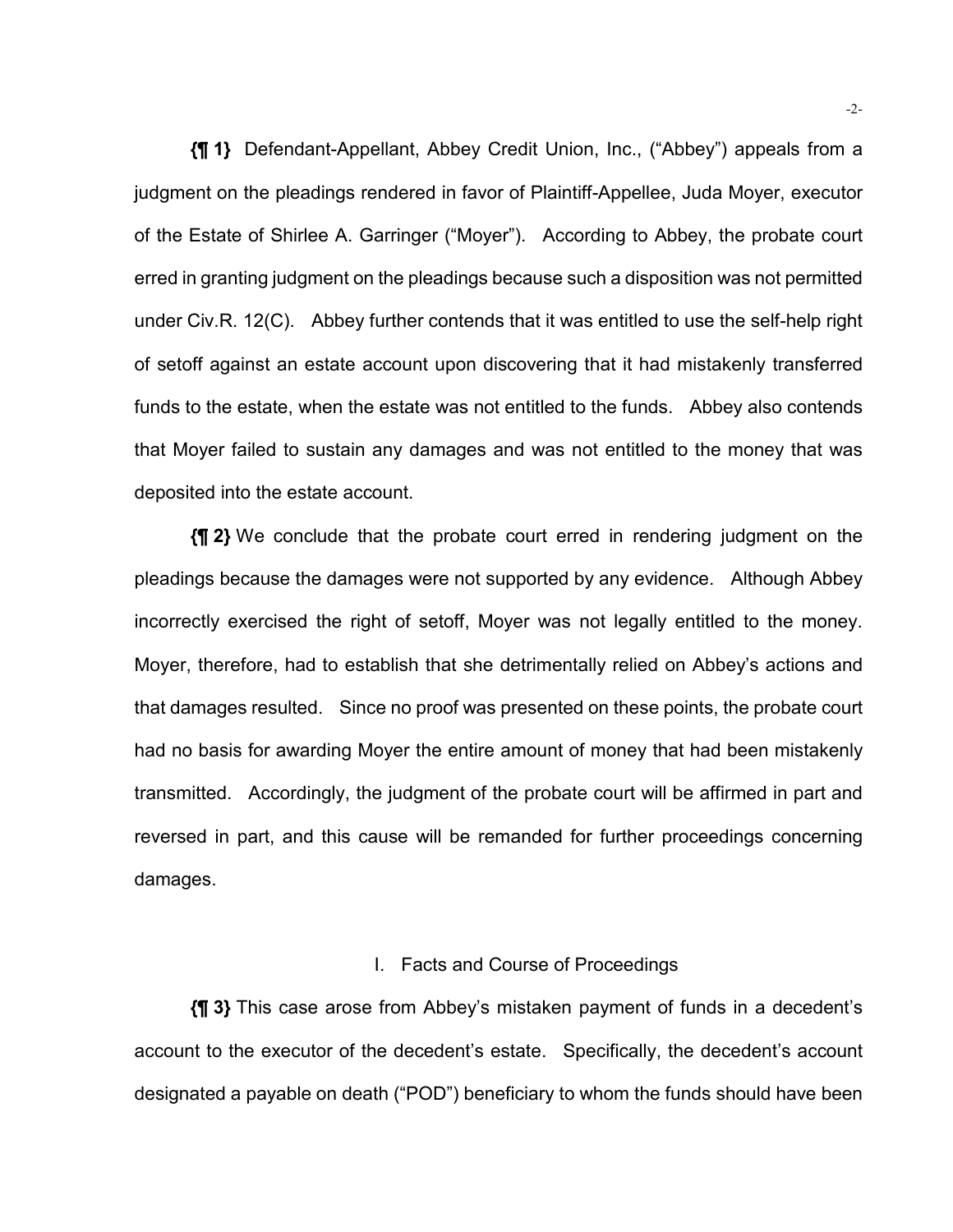paid, rather than being paid to the executor.

l

**{¶ 4}** According to the facts in the complaint (which Abbey mostly admitted),<sup>1</sup> the decedent, Shirlee Garringer, owned a share savings account with Abbey at the time of her death. On June 25, 2018, an attorney representing Juda Moyer (Garringer's executor) sent Abbey a letter, requesting date of death balance for Garringer's account, as well as the " 'name of the beneficiary [listed on the account] if applicable.' " Complaint at ¶ 6.

**{¶ 5}** On June 29, 2018, Abbey responded, stating that it had closed Garringer's account on June 6, 2018, and had issued a check payable to the Estate of Shirlee A. Garringer. Subsequently, Moyer, as executor, opened a checking and savings accounts for the estate at an Abbey branch location on July 2, 2018; at that time, Moyer deposited Abbey's cashier's check in the amount of \$26,239.97 into the estate's accounts. This check was the same one that Abbey had issued to the estate. When the check was deposited, Moyer told Abbey to deposit \$10,000 into the estate's checking account, and the rest into the estate's savings account. *Id*. at ¶ 6-10.

**{¶ 6}** After the money was deposited, Moyer began administering the estate's financial affairs, including depositing funds received from other banks. She also began writing checks to pay estate expenses. At some point after the cashier's check was initially deposited, Abbey discovered that Garringer's account contained a POD designation. As a result, Abbey executed a "transfer" or "charge back" of \$26,239.97 from the estate's checking and savings accounts. *Id*. at ¶ 11-13.

 $1$  The only fact not admitted was the date of Garringer's death, which was alleged to have occurred on May 23, 2018. *See* Complaint at ¶ 4, and Answer at ¶ 2.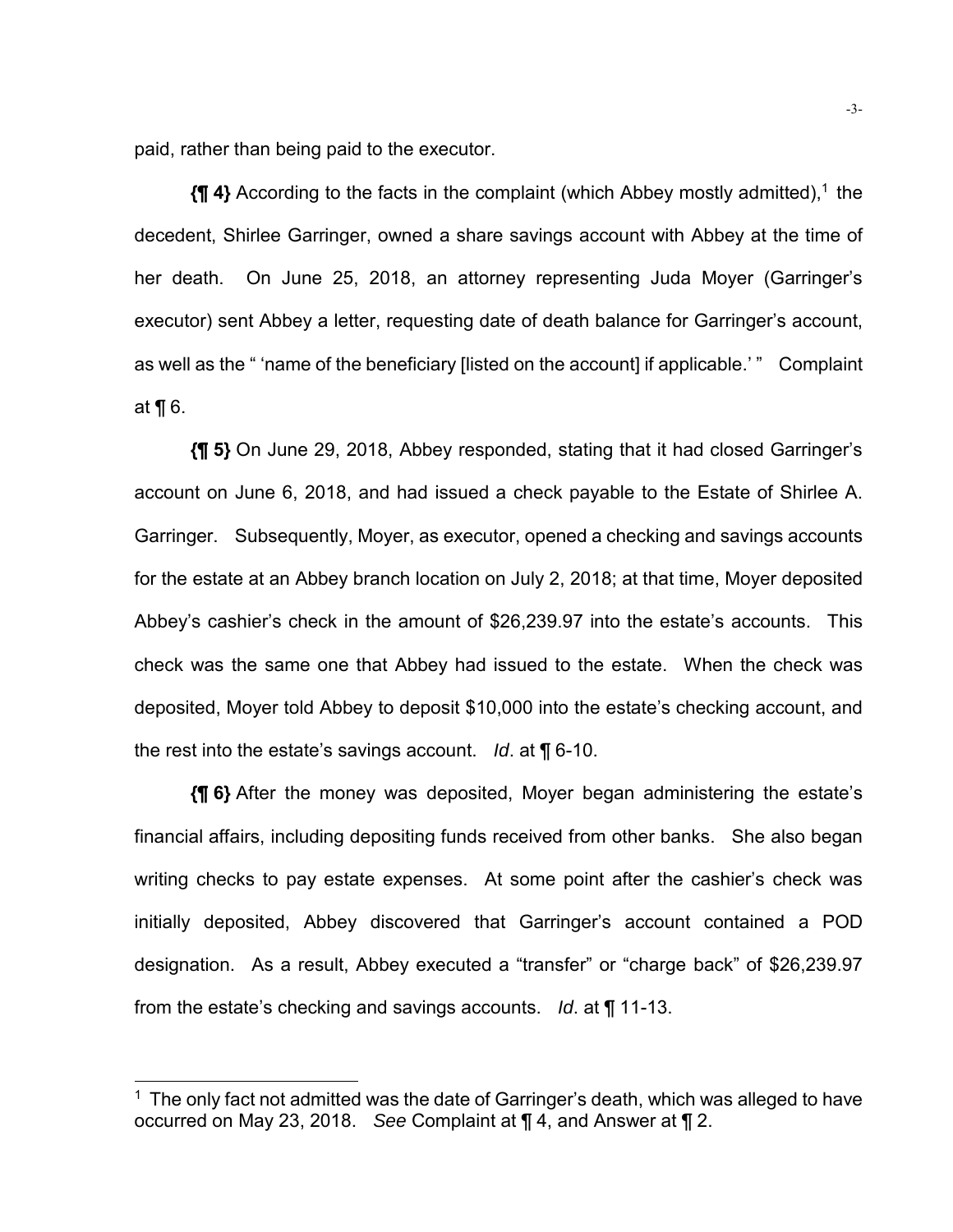**{¶ 7}** On December 7, 2018, Moyer's attorney sent Abbey a demand letter requesting that Abbey return the funds it had debited. However, Abbey did not return the funds. *Id*. at ¶ 14-17. As a result, Moyer filed a complaint in the Montgomery County probate court in April 2019, seeking relief on four grounds: breach of contract, conversion, failure to exercise ordinary care under R.C. 1304.03, and failure to comply with R.C. 2117.06. Abbey filed an answer on May 5, 2019, denying liability and asserting affirmative defenses.

**{¶ 8}** On August 7, 2019, Moyer moved for judgment on the pleadings, and Abbey filed a response. In addition, Abbey filed a motion seeking leave to amend its answer to allege the affirmative defenses of extrajudicial setoff and self-help. The probate court granted Abbey's motion to amend on October 29, 2019. The following day, the court granted Moyer's motion for judgment on the pleadings. Abbey then filed a timely notice of appeal from the judgment, which was docketed as Montgomery App. No. 28620.

**{¶ 9}** In January 2020, we issued a show cause order which asked the parties to explain why the appeal should not be dismissed for lack of a final appealable order. We then dismissed the appeal on that basis, because the probate court's judgment had not addressed the issue of damages. *See Moyer v. Abbey Credit Union*, 2d Dist. Montgomery No. 28620, p. 2 (Decision and Final Judgment Entry, Feb. 13, 2020).

**{¶ 10}** After the appeal was dismissed, the probate court filed an entry and order on February 24, 2020, ordering Abbey to deposit and/or return the sum of \$26,239.97 (the amount of the cashier's check made payable to the Estate of Shirlee Garringer) into the estate's checking and/or savings accounts at Abbey Credit Union within 30 days. Abbey then appealed from both judgments on March 19, 2020.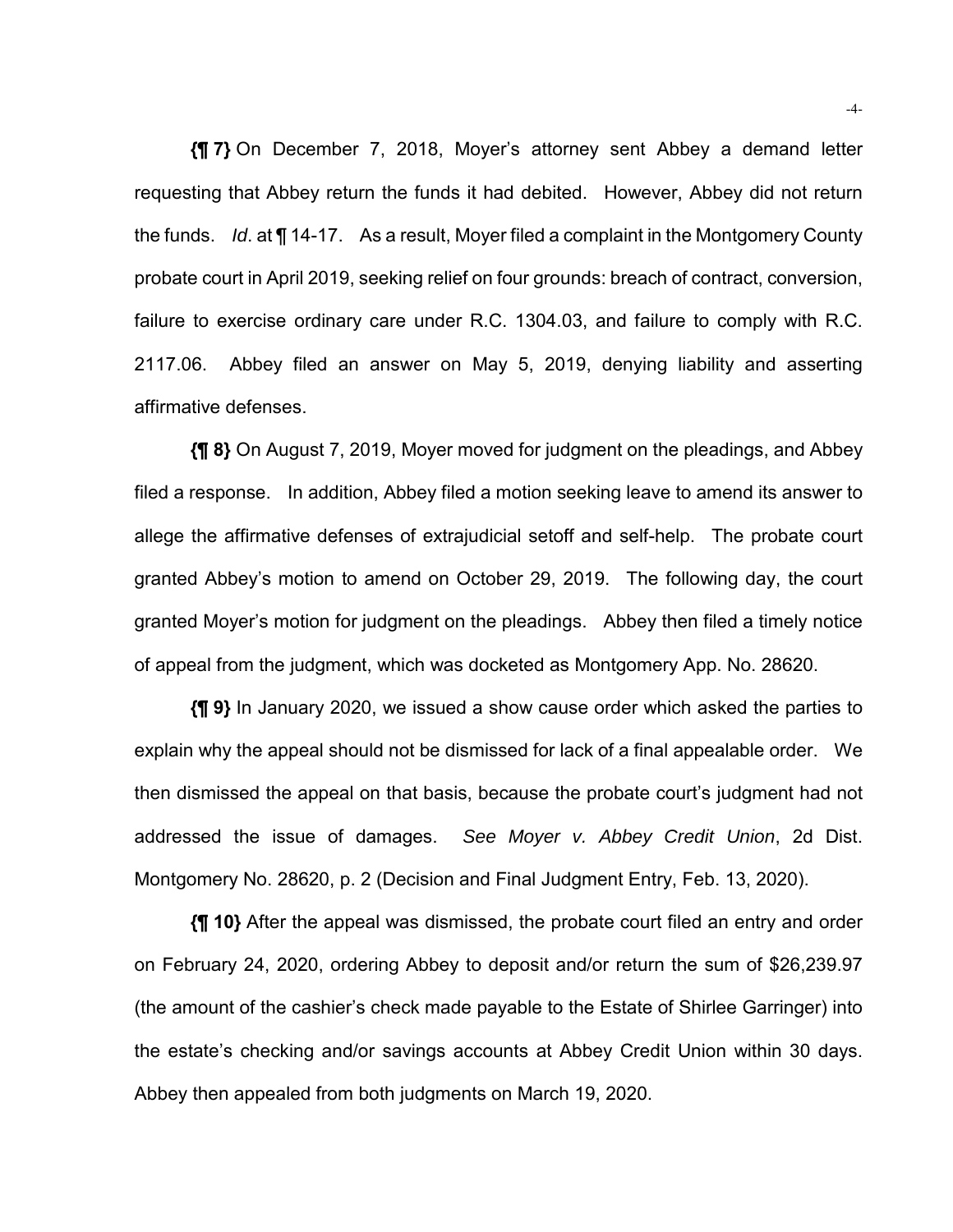II. The Motion for Judgment on the Pleadings

**{¶ 11}** Abbey's sole assignment of error states that:

The Trial Court Erred in Granting the Plaintiff's Motion for Judgment on the Pleadings.

**{¶ 12}** Abbey raises several issues under this assignment of error. For purposes of clarity, we will discuss the issues separately, beginning first with the procedural posture of the case.

#### A. Was the Probate Court's Procedure Appropriate?

**{¶ 13}** Abbey's first argument is that the probate court should not have decided this matter based on the pleadings because Civ.R. 12(C) motions are to be used offensively, not defensively. In response, Moyer argues that Abbey failed to raise this point below. Moyer further notes that Civ.R. 12(C) allows "any party" to move for judgment on the pleadings, not just defendants.

**{¶ 14}** As an initial point, we agree that Abbey failed to challenge the process used by the probate court. In responding to Moyer's Civ.R.12(C) motion, Abbey did note that Civ.R.12(C) is typically invoked by defendants. Memorandum Opposing Plaintiff's Motion for Judgment on the Pleadings ("Memo Opposing Judgment on the Pleadings"), p. 4. However, Abbey did not object to having the court consider the merits of the case; instead, Abbey argued that the standard (of construing the facts most favorably to the nonmovant) "cuts the other way" when the plaintiff is the movant. *Id*.

**{¶ 15}** The parties' agreement to a particular procedure does not mean that a court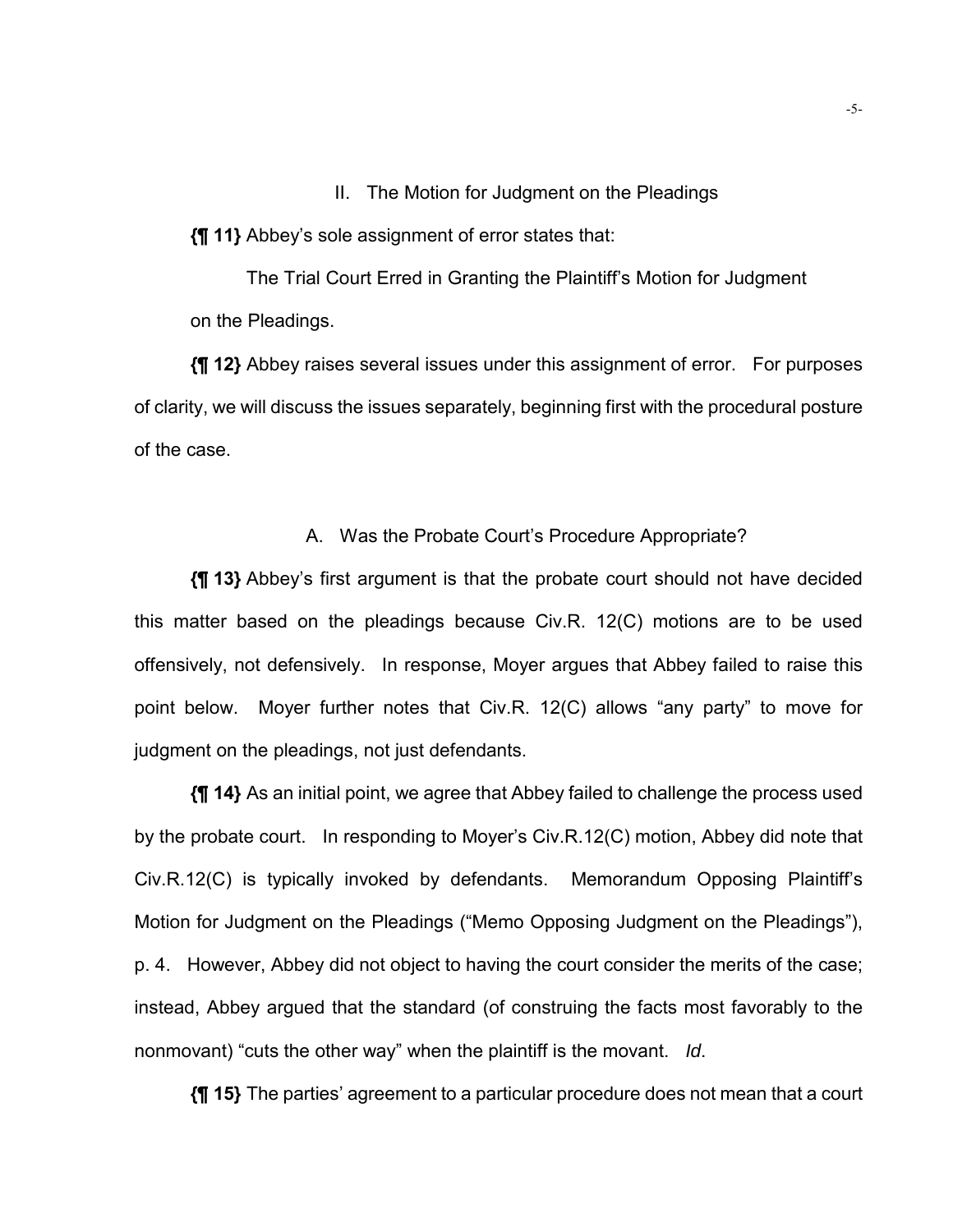is correct in following their lead if the parties' analysis is, in fact, incorrect. Therefore, we look to Civ.R. 12(C) and caselaw to decide this point. Civ.R. 12(C) provides that "[a]fter the pleadings are closed but within such time as not to delay the trial, any party may move for judgment on the pleadings." Although defendants typically file these motions, that is not always the case.

**{¶ 16}** In *Portfolio Recovery Assocs., L.L.C. v. VanLeeuwen*, 2d Dist. Montgomery No. 26692, 2016-Ohio-2962, we considered a situation in which the plaintiff, an assignee of a credit card issuer, brought suit against a defendant and was then granted judgment on the pleadings. *Id*. at ¶ 2. In discussing the plaintiff's motion, we commented that:

"In the determination of a Civ.R. 12(C) motion, the nonmoving party is entitled to have all of the material allegations in the pleading, with all reasonable inferences to be drawn therefrom, construed in his favor as true." *Am. Tax Funding L.L.C. v. Miamisburg*, 2d Dist. Montgomery No. 24494, 2011-Ohio-4161, ¶ 31. In the review of a motion for judgment on the pleadings to dismiss a complaint, the Supreme Court of Ohio has declared that, "entry of judgment pursuant to Civ.R. 12(C) is only appropriate 'where a court (1) construes the material allegations in the complaint, with all reasonable inferences to be drawn therefrom, in favor of the nonmoving party as true, and (2) finds beyond doubt, that the plaintiff could prove no set of facts in support of his claim that would entitle him to relief.' " *Hester v. Dwivedi*, 89 Ohio St.3d 575, 577-78, 733 N.E.2d 1161 (2000), citing *State ex rel. Midwest Pride IV, Inc. v. Pontious*, 75 Ohio St.3d 565, 570, 664 N.E.2d 931 (1996). This high burden is not lessened when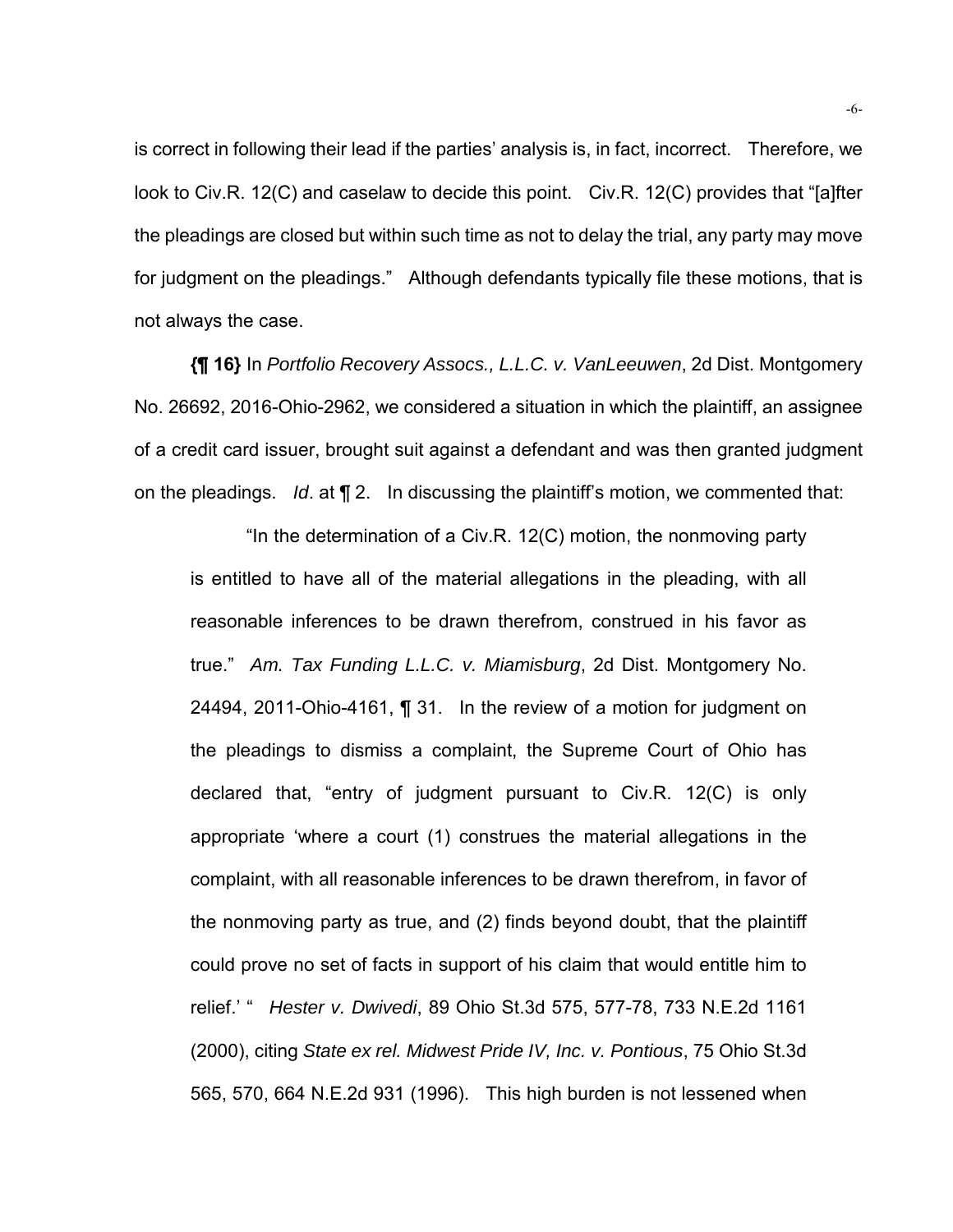a motion for a judgment on the pleadings is filed to obtain judgment, as the movant must prove, beyond a doubt, the absence of any genuine issue of fact and that it is entitled to judgment as a matter of law. We have held that a summary judgment "is to be awarded only with great caution, with all doubts resolved in favor of the nonmoving party, because it deprives the nonmoving party of his day in court." *Smith v. Five Rivers MetroParks*, 134 Ohio App.3d 754, 764, 732 N.E.2d 422 (2d Dist.1999), citing *Norris v. Ohio Std. Oil Co*. 70 Ohio St.2d 1, 2, 433 N.E.2d 615 (1982). The same degree of caution must be exercised when considering a motion for judgment on the pleadings.

*Id.* at ¶ 15.

**{¶ 17}** As Moyer notes, Civ.R. 12(C) refers to "any" party, not just to plaintiffs. Thus, while granting a plaintiff's motion for judgment on the pleadings is somewhat rare, it is not inappropriate. With that in mind, we will consider the next point that Abbey has raised.

#### B. Alleged Right of Setoff

**{¶ 18}** Abbey's second argument is that it was entitled to use its right of setoff to retrieve money from Moyer's account. The probate court rejected this contention, stating that no mutuality of obligation or debtor-creditor relationship existed between the bank and the estate. Entry Granting Plaintiff's Motion for Judgment on the Pleadings ("Entry"), p. 8-9.

**{¶ 19}** We review decisions on motions for judgment on the pleadings de novo,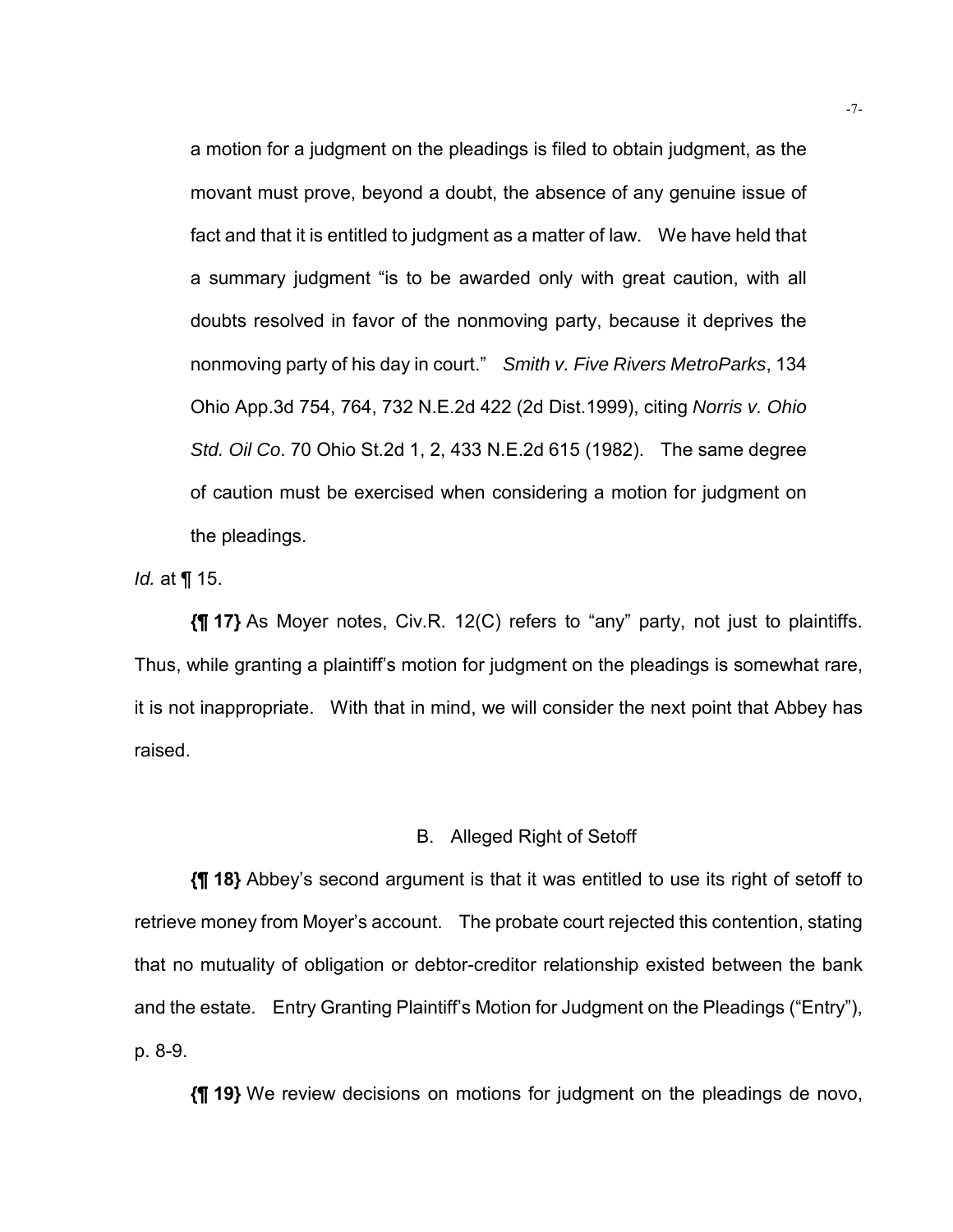because these motions present only questions of law. "De novo review mandates an independent decision, without deference to a trial court's determination." *Howard v. HCR ManorCare, Inc*., 2018-Ohio-1053, 99 N.E.3d 429, ¶ 23 (2d Dist.).

**{¶ 20}** "Bank setoff is an extrajudicial self-help remedy based on general principles of equity. It allows a bank to apply general deposits of a depositor against a depositor's matured debt. Courts have found that this right arises from the contractual debtorcreditor relationship created between depositor and bank when an account is opened." *Daugherty v. Cent. Tr. Co. of Northeastern Ohio*, 28 Ohio St.3d 441, 446, 504 N.E.2d 1100 (1986). "Setoff is not strictly limited by statute, and the courts can allow setoff upon equitable principles where necessary to prevent clear injustice." *Walter v. Natl. City Bank of Cleveland*, 42 Ohio St.2d 524, 330 N.E.2d 425 (1975), paragraph one of the syllabus.

**{¶ 21}** "[T]hree conditions must be satisfied before a bank may set off a customer's deposits against his indebtedness to the bank: (1) the existence of mutuality of obligation, (2) the debtor's ownership of the funds used for setoff, and (3) the ripeness of the existing indebtedness for collection at the time of the setoff." *Citizens Fed. Bank, FSB v. Zierolf*, 119 Ohio App.3d 46, 49, 694 N.E.2d 496 (2d Dist.1997).

**{¶ 22}** After considering the law and the record, we agree with the probate court that mutuality of obligation did not exist here. We explained in *Zierolf* that "[t]he mutuality of obligation which must be shown to entitle a bank to a setoff must exist as between the bank and its customer. As the term implies, the bank must hold funds on behalf of the customer which it is obligated to pay to the customer, and the customer must be obligated in some way to the bank, such as through a promissory note." *Id*. at 51.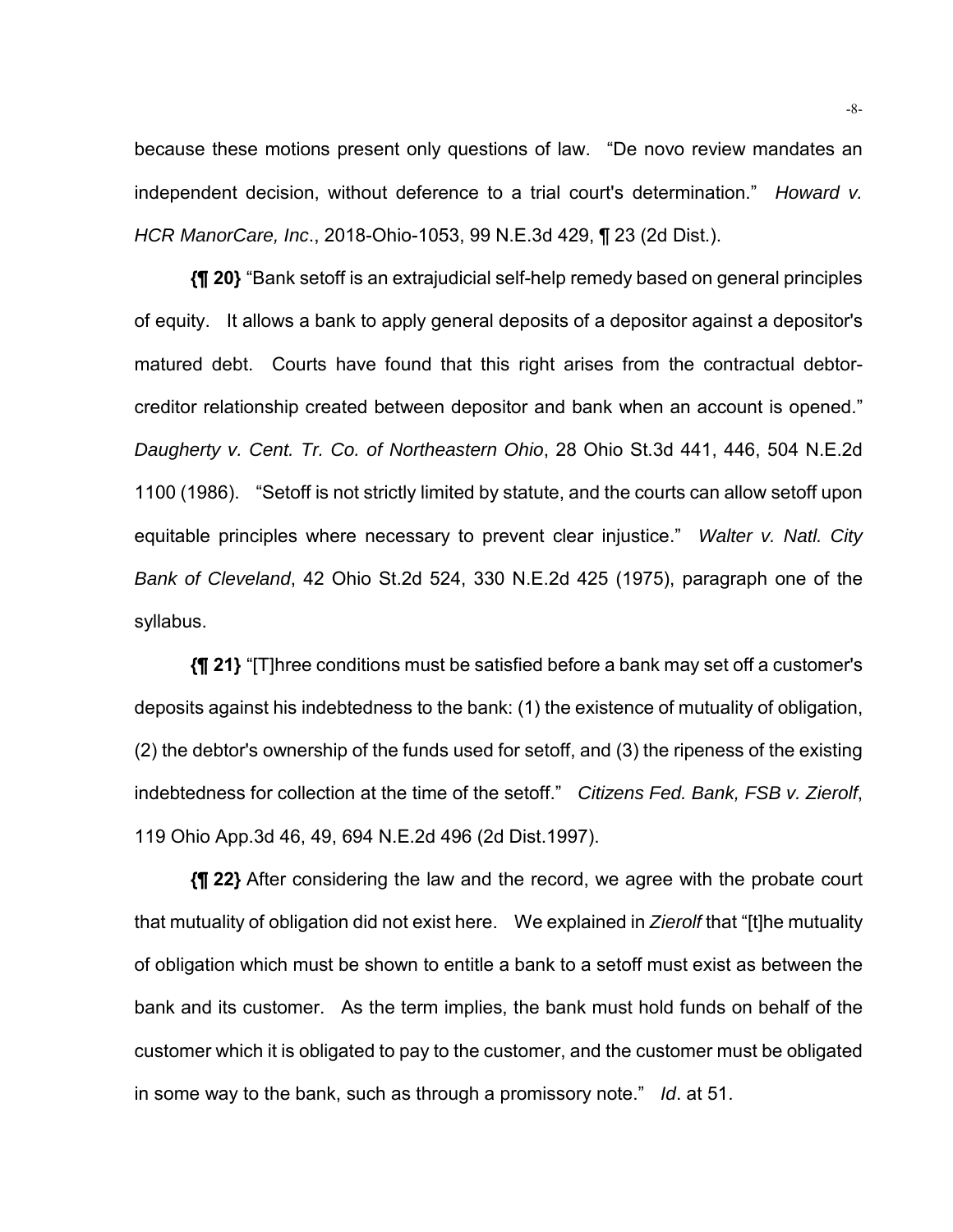**{¶ 23}** In *Zierolf*, the party to whom setoff was applied was a bank customer who had signed a \$160,000 promissory note to the bank and had defaulted on the note. The bank then placed a hold on a CD of which the debtor was a co-owner. *Id*. at 48. Similarly, in *Walter*, a bank attempted to set off the amount of a promissory note that its customer had signed. However, in that case, the court rejected setoff because the loan had not yet matured. *Walter*, 42 Ohio St.2d at 527, 330 N.E.2d 425. Likewise, in *Kopp v. Bank One, NA*, 11th Dist. Lake No. 2002-L-025, 2003-Ohio-64, a bank set off the amount of a defaulted car loan that it held against a joint and survivorship account of which the debtor was a joint owner. *Id*. at ¶ 2-4.

**{¶ 24}** In the case before us, there was no such mutuality of obligation. Moyer did not borrow money from Abbey. Instead, Abbey mistakenly paid money from another account holder to Moyer. The fact that Moyer later deposited the money at Abbey was a mere coincidence. Accordingly, setoff did not apply to the situation in the case before us, and the probate court did not err in rejecting that theory.

#### B. Charge-Back

**{¶ 25}** Abbey also argues that the probate court erred in focusing on the issue of whether Abbey was entitled to take a "charge-back" of the funds in the account. According to Abbey, it never asserted that it was entitled to a charge-back under R.C. 1304.24(A). Instead, Abbey argues that its claim was one for money paid by mistake. Abbey also argues that Moyer was not entitled to the money, as it did below. Memo Opposing Judgment on the Pleadings at p. 4.

**{¶ 26}** One of the matters the probate court discussed was whether Abbey was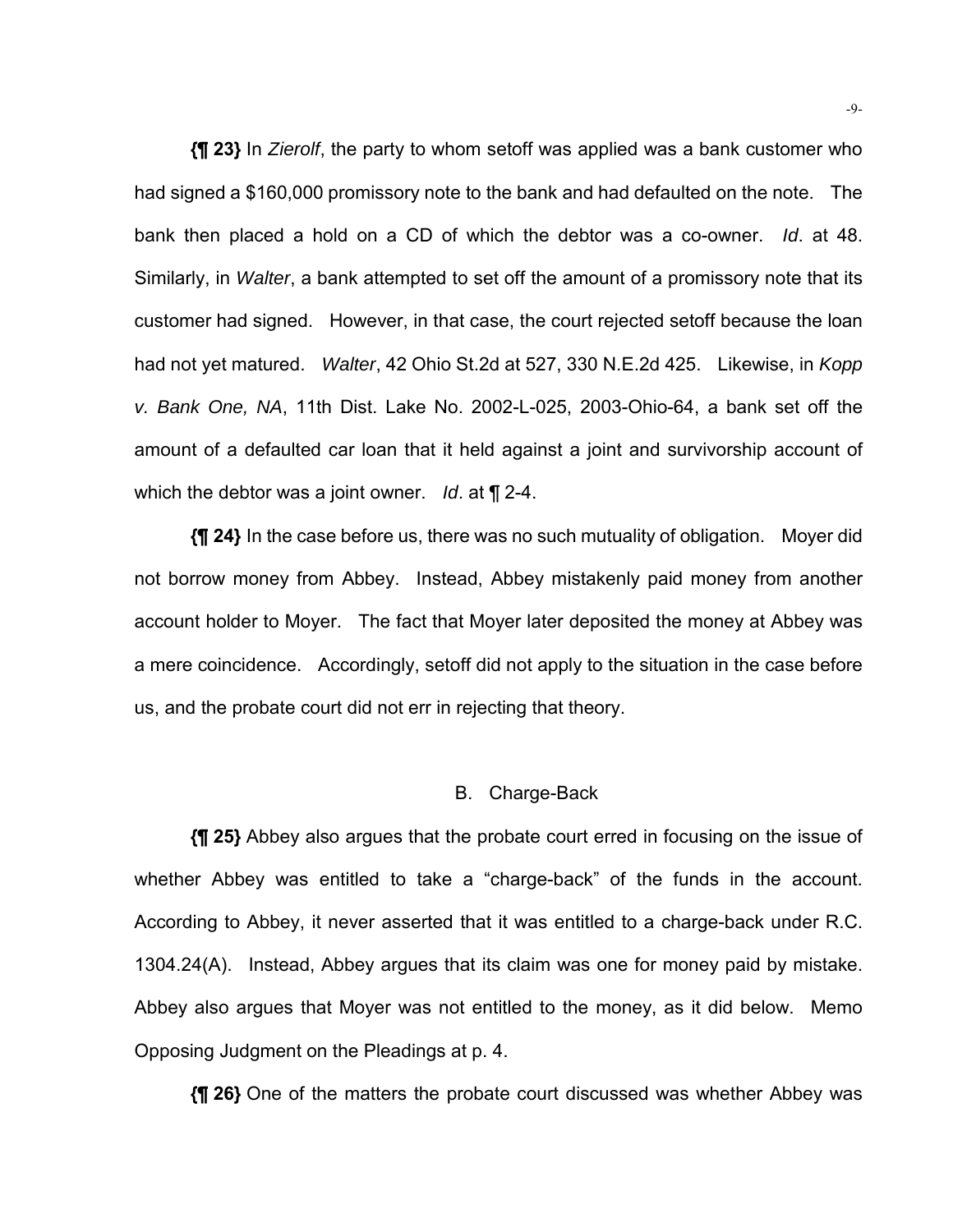entitled to revoke or "charge-back" the credits it made to the estate's account. The court answered this negatively, concluding that because Abbey paid Moyer by cashier's check, this payment, being the equivalent of cash, was final when the check was given to Moyer, and Abbey was not entitled to a charge-back under R.C. 1304.24(A). Entry at p. 5-6.

**{¶ 27}** Again, due to the nature of a judgment on the pleadings, we review the probate court's decision on a de novo basis, which means that we do not defer to the lower court's decision. *Howard*, 2018-Ohio-1053, 99 N.E.3d 429, at ¶ 23.

**{¶ 28}** R.C. 1304.24(A) provides that:

If a collecting bank has made provisional settlement with its customer for an item and fails by reason of dishonor, suspension of payments by a bank, or otherwise to receive settlement for the item which is or becomes final, the bank may revoke the settlement given by it, charge back the amount of any credit given for the item to its customer's account, or obtain refund from its customer whether or not it is able to return the items if by its midnight deadline or within a longer reasonable time after it learns the facts it returns the item or sends notification of the facts. If the return or notice is delayed beyond the bank's midnight deadline or a longer reasonable time after it learns the facts, the bank may revoke the settlement, charge back the credit, or obtain a refund from its customer, but it is liable for any loss resulting from the delay. These rights to revoke, charge-back, and obtain refund terminate if and when a settlement for the item received by the bank is or becomes final.

**{¶ 29}** The settlement here was made by a cashier's check on which Abbey was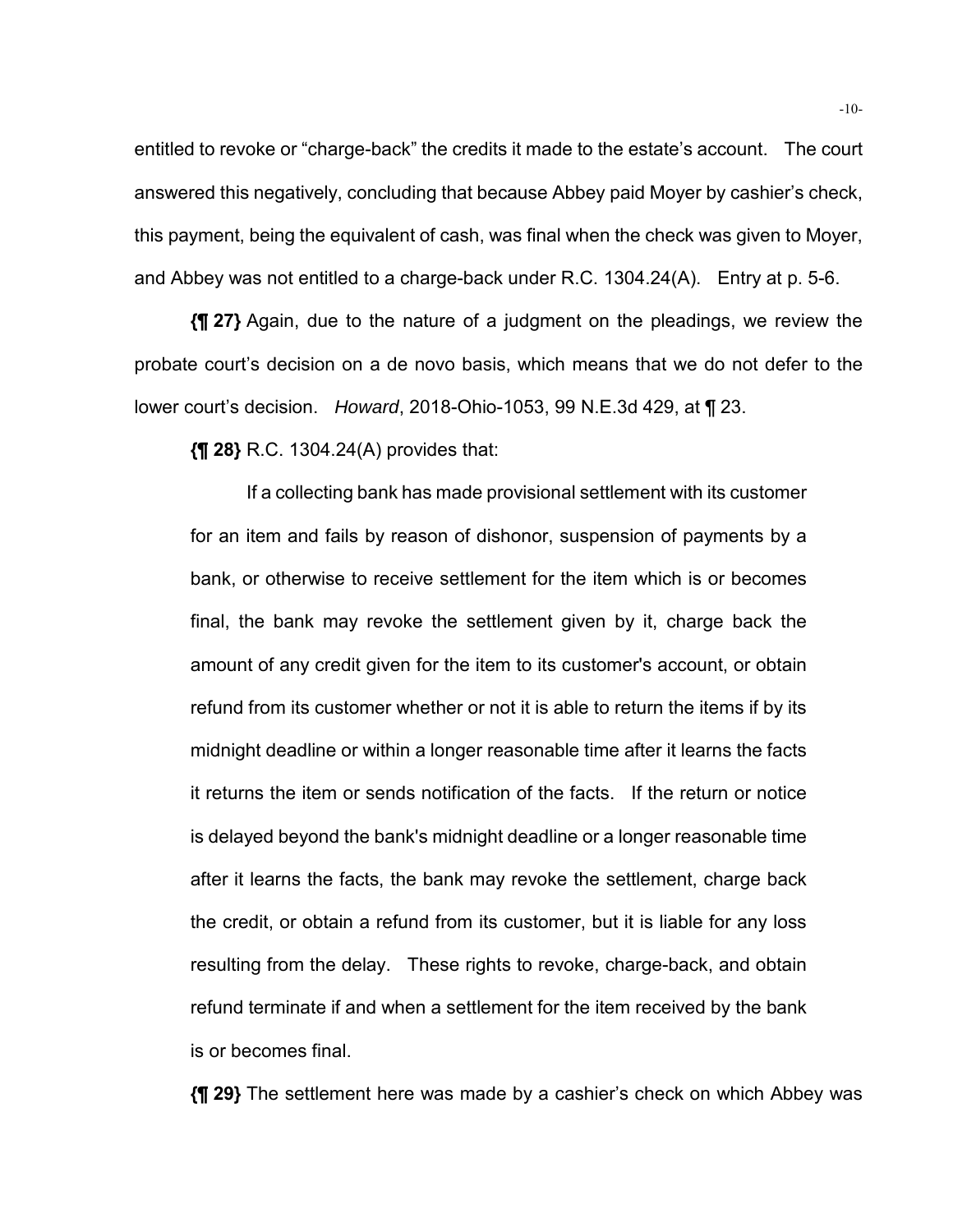both the drawer and drawee. A cashier's check is defined as "a draft with respect to which the drawer and drawee are the same bank or branches of the same bank." R.C. 1303.03(G). *See also* R.C. 1304.01(C) (which indicates that the definition of a cashier's check as used in R.C. 1304.01 to 1304.40 has the same meaning as in R.C. 1303.03).

**{¶ 30}** Concerning tender of cashier's checks, R.C. 1304.23(A)(2)(a) states that the time of settlement is "when the cash or check is sent or delivered."2 The time of settlement, therefore, would have been on June 6, 2018, when Abbey closed the Garringer account and sent or delivered the certified check to Moyer.

**{¶ 31}** R.C. 1304.23(C) further provides that:

If settlement for an item is made by cashier's check or teller's check, both of the following apply:

(1) If the person receiving settlement, before its midnight deadline, presents or forwards the check for collection, settlement is final when the check is finally paid.

(2) If the person receiving settlement, before its midnight deadline, fails to present or forward the check for collection, settlement is final at the midnight deadline of the person receiving settlement.

**{¶ 32}** And finally, R.C. 1304.25 states that:

(A) An item is finally paid by a payor bank when the bank has done any of the following:

(1) Paid the item in cash;

l

 $2$  This provision applies in the absence of prescription by "federal reserve regulations or circulars, clearing house rules, and similar rules and documents, or agreement." R.C. 1304.02(A). No evidence was presented to indicate that these prescriptions existed.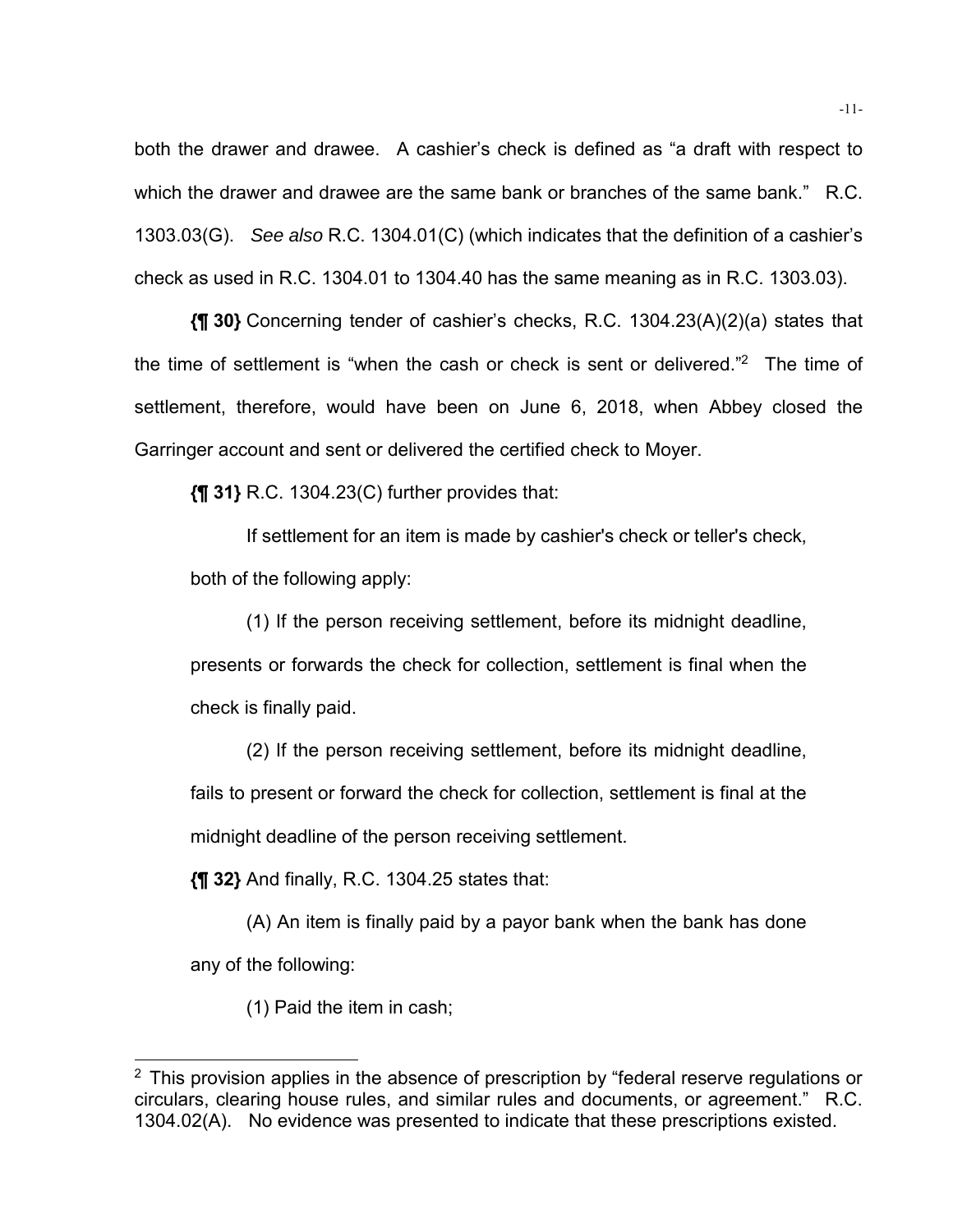(2) Settled for the item without having a right to revoke the settlement under statute, clearing house rule, or agreement;

(3) Made a provisional settlement for the item and failed to revoke the settlement in the time and manner permitted by statute, clearing house rule, or agreement.

**{¶ 33}** Again, the parties did not provide information below concerning whether any clearing house rules or agreements applied. However, reading the above statutes together, payment would have been final at the time of Abbey's midnight deadline for July 2, 2018, which is when the estate's accounts were opened and the cashier's check was deposited and was accepted by Abbey. The revocation of settlement did not occur until September 9, when Abbey debited the amount of the cashier's check from Moyer's account. Therefore, if R.C. 1304.24(A) had been the basis for debiting the account, Abbey's right to terminate ended when the payment was final.

**{¶ 34}** As noted, Abbey contends that R.C. 1304.24(A) does not apply because its claim was for "money paid in mistake," and was not for a "bounced check" as contemplated by R.C. 1304.24(A). In support of this argument, Abbey cites *Soc. Bank, NA v. Kuntz*, 2d Dist. Montgomery No. 12637, 1991 WL 213874 (Sept. 17, 1991). In *Kuntz*, we held that a bank was entitled to a constructive trust over a customer's account where the customer had been unlawfully and unjustly enriched by the bank's mistake. *Id*. at \*3, citing R.C. 1303.28(A) and (B).

**{¶ 35}** As a preliminary point, it is not completely clear that R.C. 1304.24(A) applies only to "bounced checks." The statute references situations in which "a collecting bank has made provisional settlement with its customer for an item and fails by reason of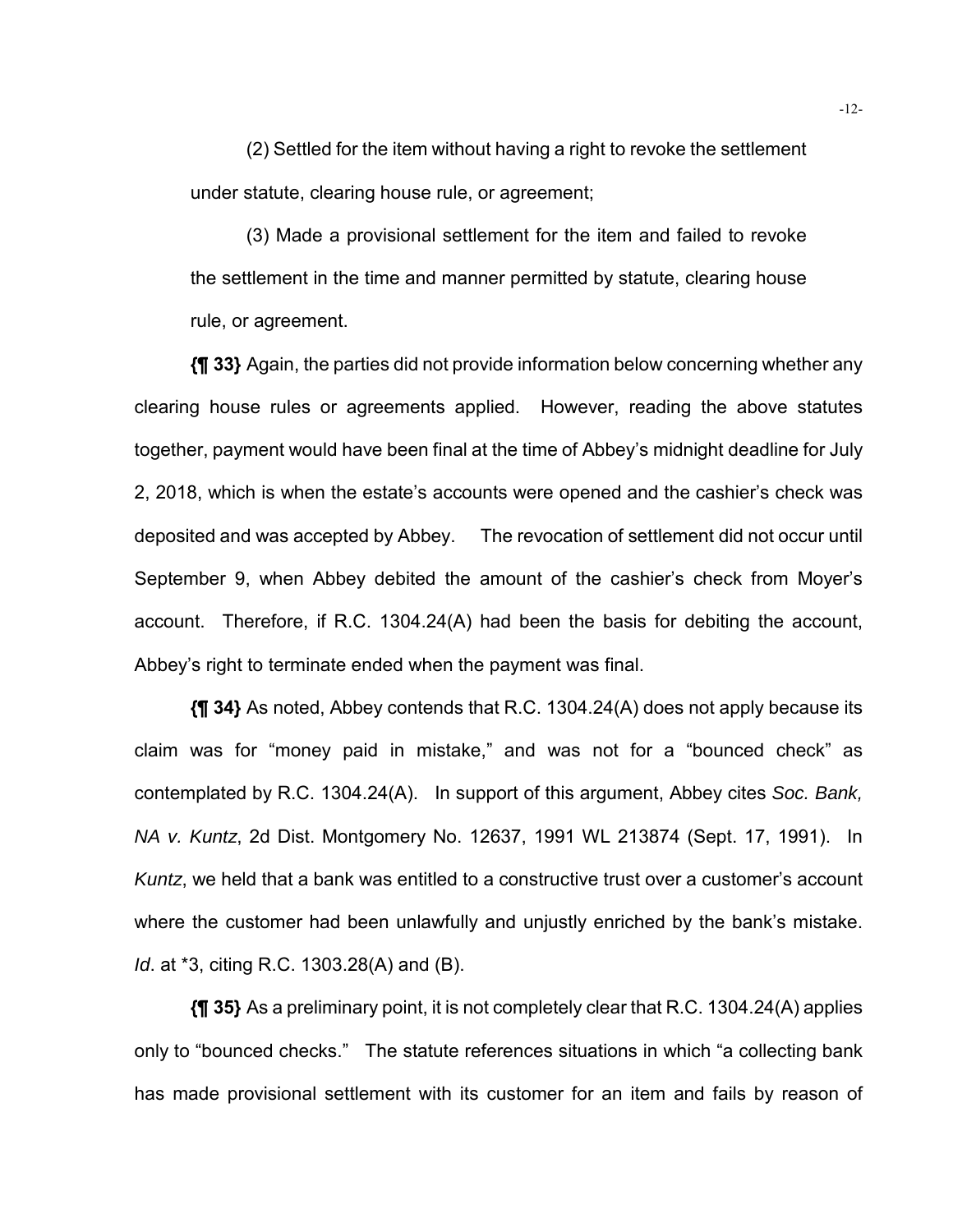dishonor, suspension of payments by a bank, *or otherwise* to receive settlement \* \* \*." (Emphasis added.) The statute does not define what "otherwise" means, and the situation here conceivably could have arisen under the statute, although it appears to apply primarily to situations in which a check is dishonored or refused after being presented for collection.

**{¶ 36}** We do agree that Abbey did not rely on R.C. 1304.24(A) in the probate court. This was an argument that Moyer raised and that the probate court used to conclude that Abbey did not have a statutory right under R.C. 1304.24(A) to "chargeback" the account.

**{¶ 37}** Concerning the application of a constructive trust and R.C. 1303.28, this statute was repealed in 1994 and was amended and recodified as R.C. 1303.23. *See* Amendment Note to R.C. 1303.23. After recodification, the statute no longer mentions "constructive trust." Furthermore, unlike the bank in *Kuntz*, Abbey elected to use selfhelp rather than to place a hold on the funds and file suit, or simply file suit against Moyer. Specifically, after making mistakes in paying a check presented by an unauthorized party, the bank in *Kuntz* paid the wronged party and filed suit against the party it had mistakenly paid. *Id*. at \*1.

**{¶ 38}** Nonetheless, whether or not R.C. 1304.24(A) applies is essentially irrelevant, because the probate court failed to consider R.C. 1304.24(E), which states that "[a] failure to charge-back or claim refund does not affect other rights of the bank against the customer or any other party." R.C. 1301.103(B) also provides that "[u]nless displaced by the particular provisions of Chapters 1301., 1302., 1303., 1304., 1305., 1307., 1308., 1309. , and 1310. of the Revised Code, the principles of law and equity,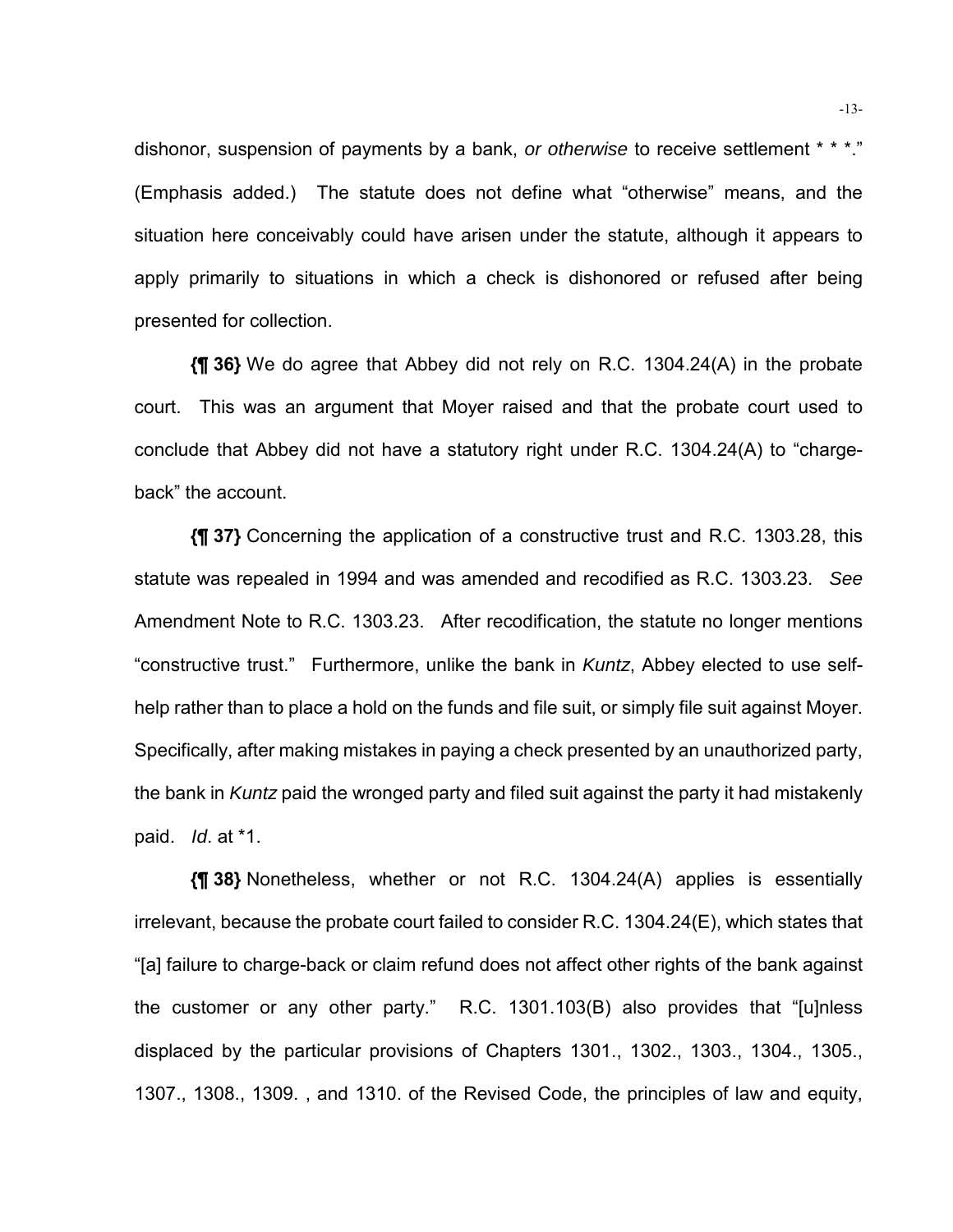including the law merchant and the law relative to capacity to contract, principal and agent, estoppel, fraud, misrepresentation, duress, coercion, *mistake*, bankruptcy, and other validating or invalidating cause supplement their provisions." (Emphasis added.)

**{¶ 39}** The Ohio Supreme Court has stressed that " 'the general assembly will not be presumed to have intended to abrogate a settled rule of the common law unless the language used in a statute clearly supports such intention.' " *Mandelbaum v. Mandelbaum*, 121 Ohio St.3d 433, 2009-Ohio-1222, 905 N.E.2d 172, ¶ 29, quoting *State ex rel. Hunt v. Fronizer*, 77 Ohio St. 7, 16, 82 N.E. 518 (1907). *Accord Cheatham I.R.A. v. Huntington Natl. Bank*, 157 Ohio St.3d 358, 2019-Ohio-3342, 137 N.E.3d 45, ¶ 21.

**{¶ 40}** Thus, even if Abbey was not entitled to remove the funds based on setoff or charge-back, that does not mean that common law principles cannot apply here. Before the probate court's decision was issued, Abbey amended its answer to include affirmative defenses, including the fact that the estate had no right to the funds and that a lack of consideration existed. In addition, Abbey previously had raised the issue of mistake, citing *Firestone Tire & Rubber Co. v. Cent. Nat. Bank of Cleveland*, 159 Ohio St. 423, 112 N.E.2d 636 (1953). Memo Opposing Judgment on the Pleadings at p. 2. And, as noted, Abbey further raised the fact that Moyer could not claim damages, as the estate was never entitled to the money.

**{¶ 41}** In the case before us, Moyer's complaint was based on breach of contract, conversion, failure to exercise ordinary care under R.C. 1304.03, and failure to comply with R.C. 2117.06. In its original decision, the probate court did not indicate the ground on which its judgment was issued; the court primarily discussed the remedies of setoff and charge-back and concluded that Abbey was not entitled to use these remedies to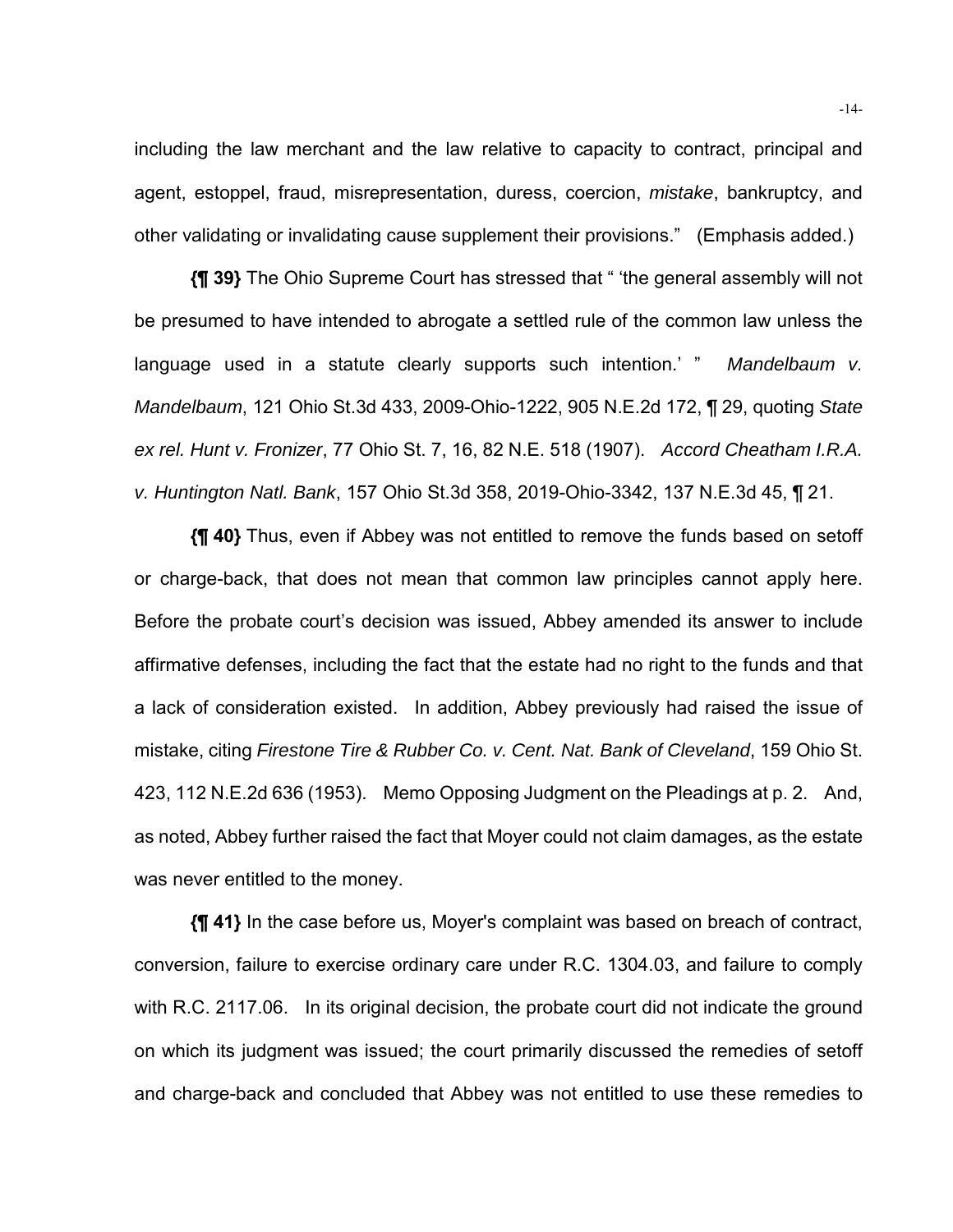deduct the money from Moyer's accounts. While this may be true, the issue of damages for Abbey's acts must be considered. However, the probate court did not specifically address the damages issue. Instead, after we remanded the case for lack of a final appealable order, the court simply ordered Abbey to pay Moyer the entire amount of the claim, without any discussion at all.

**{¶ 42}** "In a breach of contract claim, the plaintiff must prove the existence of a contract, the plaintiff's performance under the contract, the defendant's breach, and damages." *Meeker R & D, Inc. v. Evenflo Co.*, 2016-Ohio-2688, 52 N.E.3d 1207, ¶ 41 (11th Dist.), citing *Doner v. Snapp*, 98 Ohio App.3d 597, 600, 649 N.E.2d 42 (2d Dist.1994). There is no question that a contractual relationship existed here by virtue of the fact that Moyer opened up checking and savings accounts with Abbey. However, no contract terms were provided to the probate court, and as indicated, the court did not give any reasons for its decision on damages.

**{¶ 43}** "To recover on a breach-of-contract claim, the claimant must prove not only that the contract was breached, but that the claimant was thereby damaged." *Metropolitan Life Ins. Co. v. Triskett Illinois, Inc.*, 97 Ohio App.3d 228, 235, 646 N.E.2d 528 (1st Dist.1994). *Accord Daniel v. Walder*, 2d Dist. Montgomery No. 27558, 2017- Ohio-8914, ¶ 13. " 'As a general rule, an injured party cannot recover damages for breach of contract beyond the amount that is established by the evidence with reasonable certainty, and generally, courts have required greater certainty in the proof of damages for breach of contract than in tort.' " *Walder* at ¶ 13, quoting *Rhodes v. Rhodes Industries, Inc.*, 71 Ohio App.3d 797, 808-809, 595 N.E.2d 441 (8th Dist.1991). " 'The normal remedy for a breach of contract claim is to give the injured party such relief as will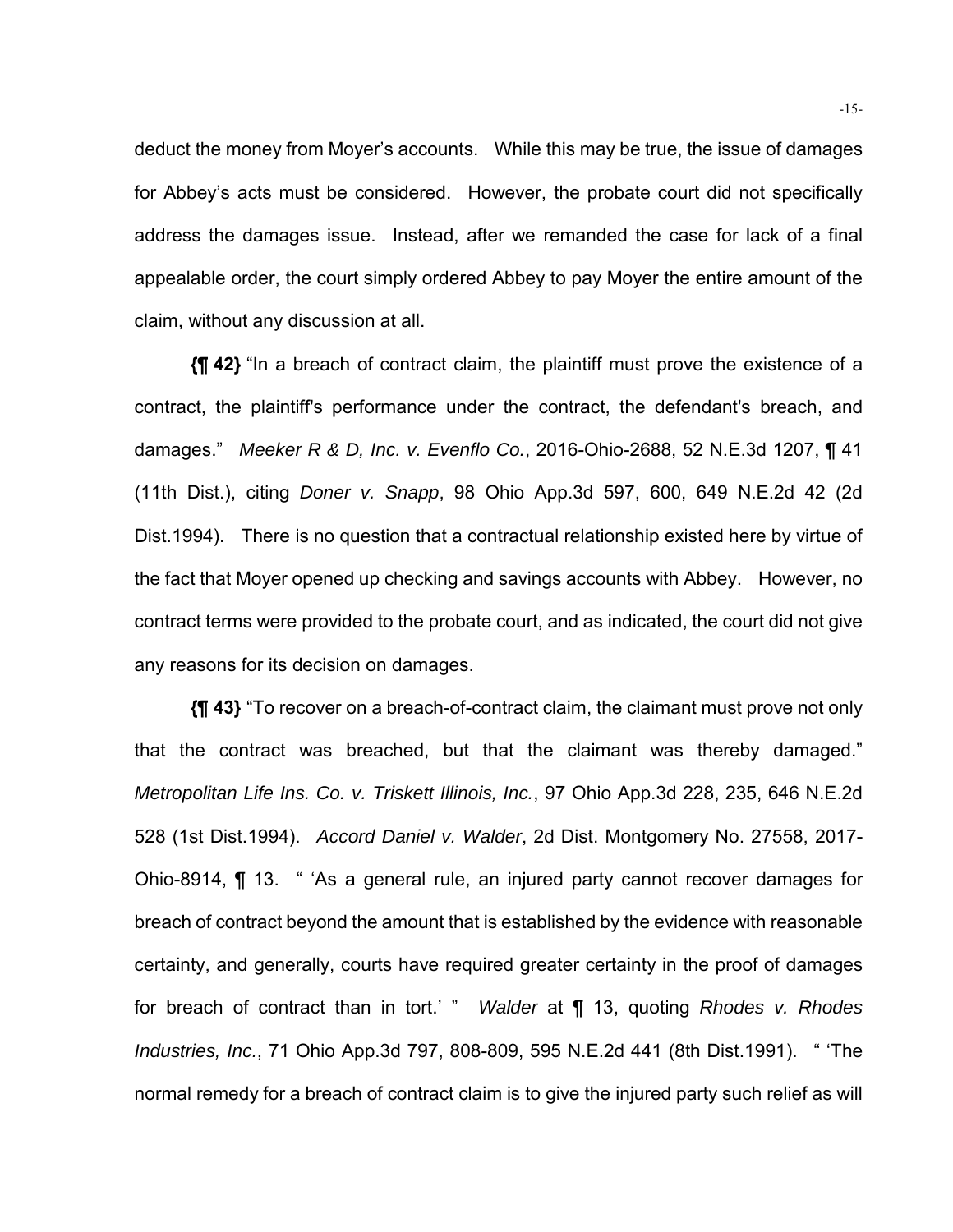put him in as good a position as if the contract had been performed.' " *Id*., quoting *Tucker v. Young*, 4th Dist. Highland No. 04CA10, 2006-Ohio-1126, ¶ 30.

**{¶ 44}** In the case before us, there is no dispute about the fact that Moyer was not legally entitled to the funds either when Abbey gave Moyer the check or when Moyer deposited the check in the bank. Consequently, it is difficult to see what, if any, damages Moyer sustained as a result of the breach.

**{¶ 45}** In *Firestone*, the Supreme Court of Ohio held that "[m]oney paid to another under the mistaken supposition of the existence of a specific fact which would entitle the other to the money, which money would not have been paid had it been known to the payer that the fact did not exist, may be recovered, provided the payment does not result in such a change in the position of the payee that it would be unjust to require a refund." *Firestone*, 159 Ohio St. 423, 112 N.E.2d 636, paragraph four of the syllabus. The ultimate summary of these principles, according to the court, is that "[a] payer, even if negligent in making payment under a mistake of fact, may recover if his act has not resulted in a change in the position of the innocent payee to his detriment." *Id*. at 439.

**{¶ 46}** Consistent with *Firestone*, Moyer alleged in the complaint that she had "detrimentally relied" on the funds to pay estate expenses. Complaint at ¶ 22. However, beyond this minimal statement in the pleadings, no evidence was ever offered to show what expenses were paid and why those expenses could not have been paid with the other funds deposited with the estate. For example, the probate court noted that Moyer had deposited funds from other institutions into the estate's account, including \$23,623.67 that was received from Garringer's account with Wright-Patt Credit Union. Entry at p. 2. Because this figure was never mentioned in the pleadings (to which the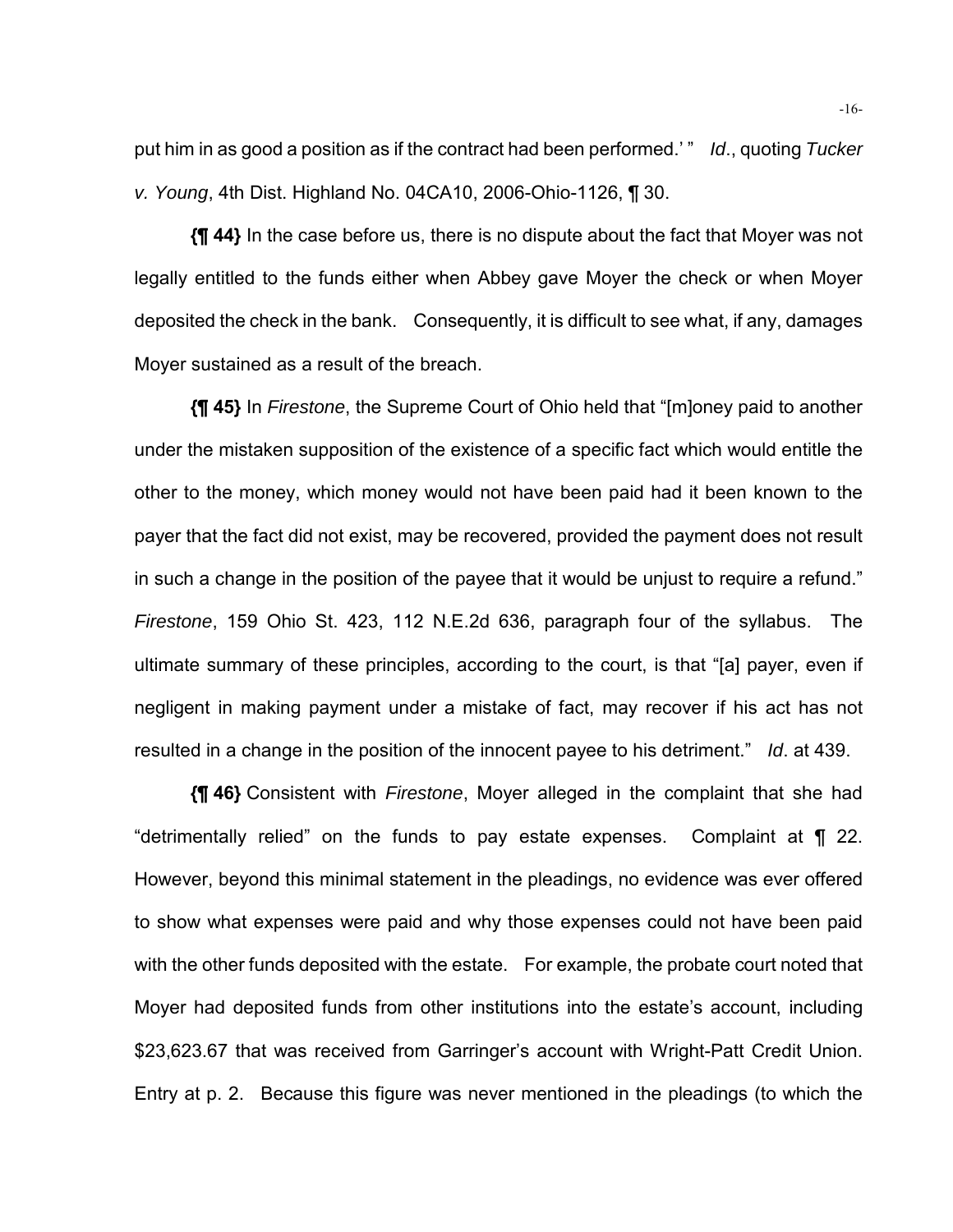court was restricted), we assume the court obtained the figure from documents that were filed in the probate case involving Garringer's estate. *See Estate of Shirlee A. Garringer*, Montgomery P.C. No. 2018EST01173.<sup>3</sup>

**{¶ 47}** Even if the court were permitted to consider the probate court record, it appears there were no damages. The inventory filed in that case on August 9, 2018, indicated a \$50,706.13 value for the estate. Therefore, the estate had that amount in assets at the time. The first and partial inventory, covering the period from June 18, 2018 through March 20, 2020, was filed on March 20, 2020. According to the inventory, Abbey took back its funds on September 9, 2018. Between July 18, 2018 and September 9, 2018, the estate paid only about \$5,963 for expenses that it had incurred. Given the estate's value, it is hard to imagine how Moyer detrimentally relied on Abbey's funds before they were taken back.

**{¶ 48}** As an example of a situation in which a party was mistakenly paid and suffered detriment that prevented the payor from obtaining a full recovery of the money, see *WesBanco Bank, Inc. v. Smoked Ribs, Inc*., 2016-Ohio-177, 45 N.E.3d 1066, (4th Dist.). In that case, a bank employee had mistakenly used an incorrect key to code in American Express transactions at a Comfort Inn. As a result, a restaurant (Smoked Ribs, Inc.) was paid instead of the hotel, resulting in an overpayment of about \$239,000 to Smoked Ribs. *Id*. at ¶ 4-5. Consistent with *Firestone*, the bank was allowed to

l

 $3$  Although the pleadings in the estate case are not part of the current record, courts "may take judicial notice of judicial opinions and public records accessible through the Internet." *State v. Bevers*, 2d Dist. Montgomery No. 27651, 2018-Ohio-4135, ¶ 13. The probate records for the Montgomery County Probate Court are accessible over the Internet, and only one estate in the court's online records involves Shirlee Garringer's estate. However, here, while ruling on the Civ.R. 12(C) motion, the probate court was restricted to the pleadings.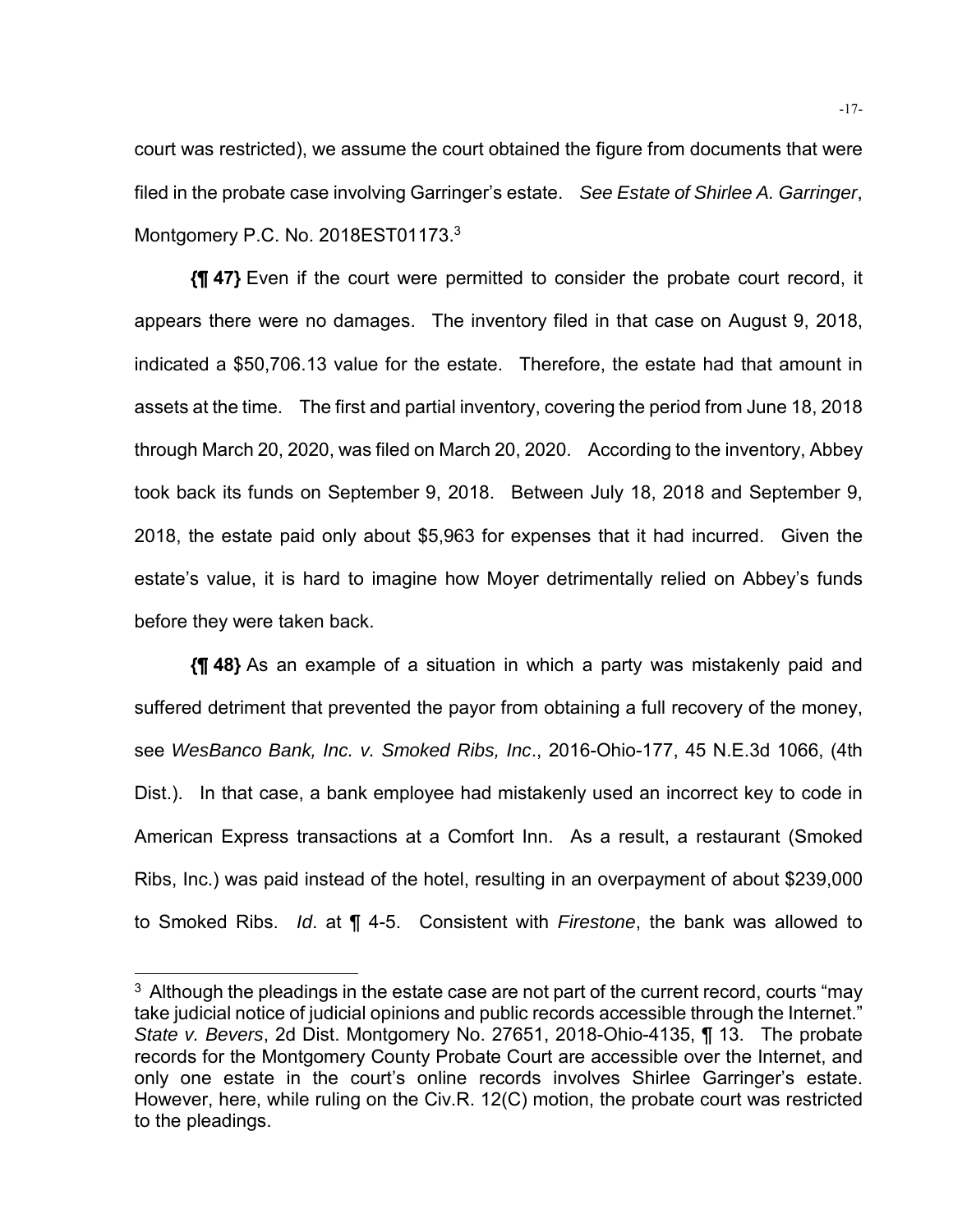recover the overpayments. However, the recovery was limited because Smoked Ribs was able to prove that it detrimentally relied on the money it had received by using some of it for property improvements that it otherwise would not have made. Furthermore, the restaurant made the improvements before receiving notice of the overpayments. *Id*. at ¶ 48-49.

**{¶ 49}** Here, Moyer had notice on September 9, 2018, that a dispute existed concerning the funds. Any actions that Moyer took after that date could not possibly have been the result of detrimental reliance. Moreover, as we said, Moyer failed to submit any proof with respect to her alleged detrimental reliance or payments that were made as a result of her reliance. Although Moyer was not required to include these matters in the pleadings, granting judgment on the pleadings as to damages was not appropriate, given this deficiency.

**{¶ 50}** The remaining claims that Moyer asserted do not provide any basis for damages. As to conversion, it is "an exercise of dominion or control wrongfully exerted over property in denial of or under a claim inconsistent with the rights of another." *Dice v. White Family Cos*., 173 Ohio App.3d 472, 2007-Ohio-5755, 878 N.E.2d 1105, ¶ 17 (2d Dist.). The elements of an action for conversion are: " '(1) plaintiff's ownership or right to possession of the property at the time of the conversion; (2) defendant's conversion by a wrongful act or disposition of plaintiff's property rights; and (3) damages.' " *Id.*, quoting *Haul Transport of VA, Inc. v. Morgan*, 2d Dist. Montgomery No. 14859, 1995 WL 328995 (June 2, 1995).

**{¶ 51}** "The general rule for the measure of damages in a conversion claim is the value of the property at the time of the conversion." *Windward Ents., Inc. v. Valley City*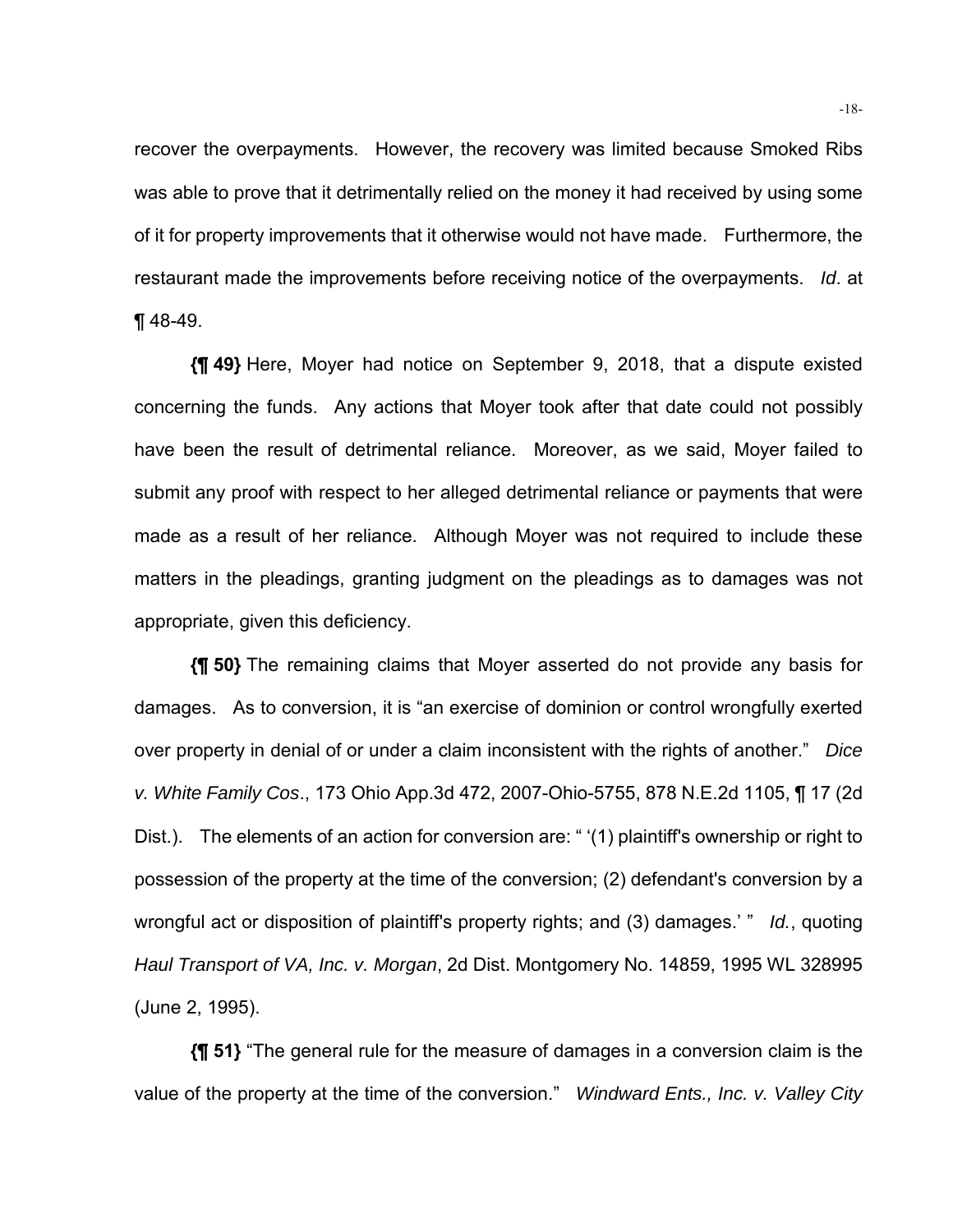*Dev. Group LLC*, 2019-Ohio-3419, 142 N.E.3d 177, ¶ 16 (9th Dist.). However, in tort actions, "the measure of damages is that which will compensate and make the plaintiff whole." *Robinson v. Bates*, 112 Ohio St.3d 17, 2006-Ohio-6362, 857 N.E.2d 1195, ¶ 11. Again, because Moyer was not entitled to the money that was erroneously deposited, there was no need to make her "whole."

**{¶ 52}** More importantly, in Ohio, "[t]he economic-loss rule generally prevents recovery in tort of damages for purely economic loss." *Corporex Dev. & Constr. Mgt., Inc. v. Shook, Inc*., 106 Ohio St.3d 412, 2005-Ohio-5409, 835 N.E.2d 701, ¶ 6. "This rule stems from the recognition of a balance between tort law, designed to redress losses suffered by breach of a duty imposed by law to protect societal interests, and contract law, which holds that 'parties to a commercial transaction should remain free to govern their own affairs.' " *Id*., quoting *Chemtrol Adhesives, Inc. v. Am. Mfrs. Mut. Ins. Co*., 42 Ohio St.3d 40, 42, 537 N.E.2d 624 (1989).

**{¶ 53}** There was no indication here that Moyer suffered anything other than alleged economic loss – which as we noted, she does not appear to have had. The economic loss restriction also disposes of any potential tort claim for breach of ordinary care under R.C. 1304.03, even if that statute applied.

**{¶ 54}** Finally, concerning R.C. 2117.06, which applies to claims of creditors of an estate and time limits for filing claims, the probate court concluded that Abbey was not acting as a creditor of the estate. Entry at p. 8. We agree. As a result, this statute was inapplicable.

**{¶ 55}** In summary, while Abbey was not justified in debiting Moyer's account, Moyer failed to present proof of damages that she sustained as a result. As a result, the